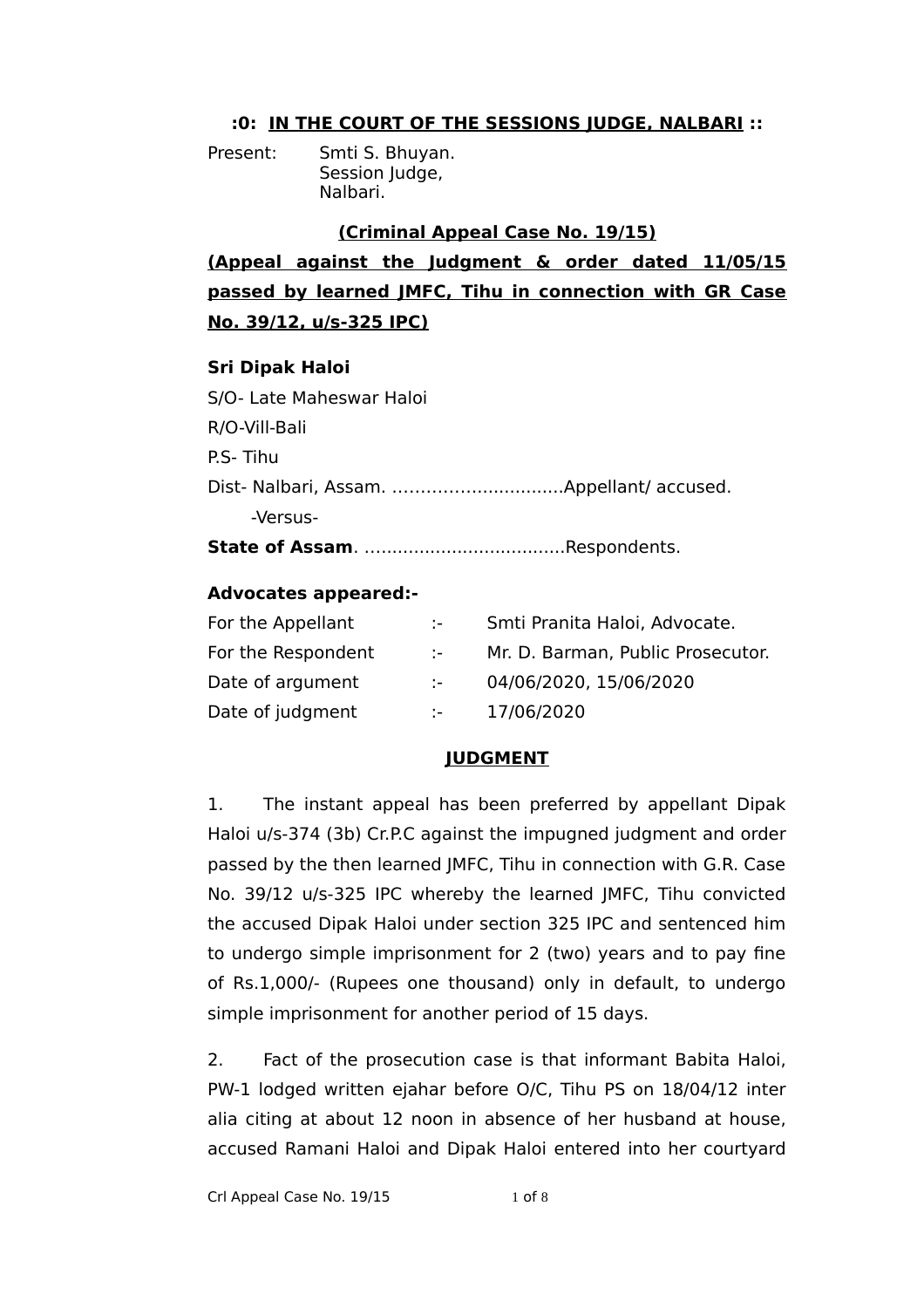regarding boundary fencing, misbehaved her rigorously, beat her and fractured her left hand for which she is unable to breast feed her baby.

3. O/C, Tihu PS on receipt of ejahar at 10 pm, registered Tihu PS Case No. 39/12 u/s-447/325/509/34 IPC and started investigation. I/O of the case on completion of investigation collecting injury report of the injured submitted charge sheet against both the ejahar named accused Ramani Haloi and Dipak Haloi u/s-447/325/509/34 IPC for trial of the accused persons.

4. The then learned JMFC, Tihu took cognizance of the case on receipt of the charge sheet issued process to the accused to face trial. Learned trial court framed charge against the accused, read over to the accused to which they pleaded not guilty and claimed to be tried and after hearing counsel, recording statement of the accused u/s-313 CrPC where plea of accused is denial, delivered judgment and acquitted accused Ramani Haloi from the charge of section 447/325/509/34 IPC and accused Dipak Haloi from the charge of section 447/509/34 IPC but convicted accused Dipak Haloi u/s-325 IPC and sentenced him to undergo Simple Imprisonment for 2 years and to pay fine of Rs.1,000/- in default of payment of fine to undergo simple imprisonment for another period of 15 days.

5. I have heard learned PP in the virtual court through VC. Learned appellant counsel submitted written argument. Perused the evidence and material on record of the trial court, impugned judgment and order of the learned trial court to decide the appeal.

6. Learned PP made submission that learned trial court rightly delivered the judgment and convicted the accused.

7. Learned appellant counsel made submission that PW-1, informant made different statement before the I/O and before the learned court which was confirmed by I/O. Learned counsel further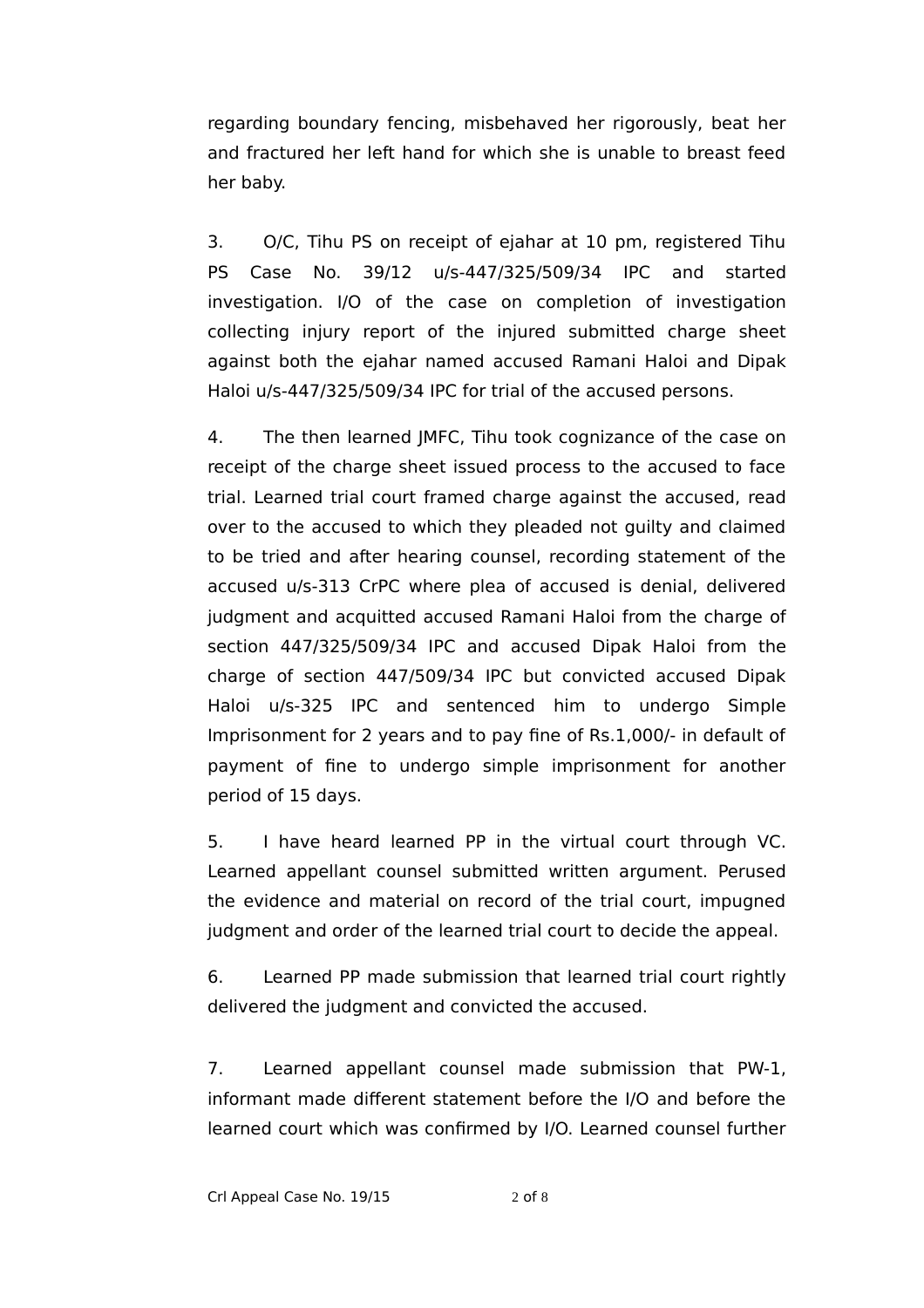stated that there is contradiction in the statement of PW-2 as confirmed by I/O. Learned counsel further contended that the Ext-2 medical report was signed by Pw-5 on 30/04/12 without putting initial signature and there was serious contradiction regarding issuing dates of all medical documents which learned court below did not take into consideration and delivered the judgment convicting the accused Dipak Haloi and prays for setting aside the impugned judgment and order of the learned trial court.

8. PW-1 Babita Haloi is the informant injured of the case. Her evidence is that incident took place at 12 noon at their boundary. She stated accused Dipak and Ramani with a labour erecting bamboo post on their boundary. As her husband was not present at home, she told accused to erect the bamboo post at a little distance from her boundary. She called her bardeuta Mahendra and her bardeuta Mahendra also asked to revert back the bamboo post from the boundary and at that point of time accused assaulted her bardeuta. When she came to restrain, accused beat with her with the bamboo post, as a result she fractured her left hand. She stated at that time her 1 ½ years daughter was in her lap. Her bardeuta went to his house and he did not sustain any external injury. In the evening her husband came home and on said evening she came to police station, police took her to the hospital and she lodged the ejahar. Ext-1 is the ejahar. In cross stated ejahar was written by her elder brother Dhaneswar Haloi and she lodged ejahar at 8 pm. Her husband having mobile at the time of incident. She did not inform the incident to her husband after the incident. Her bardeuta did not take her to the hospital as they did not think that she sustained serious injury. She denied defence suggestion that she did not make statement before the police that accused are erecting bamboo post at her boundary, she asked them to post the same at a little distance, her  $1 \frac{1}{2}$  years old girl was in her lap at that time.

9. PW-2 Mahendra Haloi, bardeuta of PW-1, stated that accused are their boundary man. At about 10-11 am, incident took place at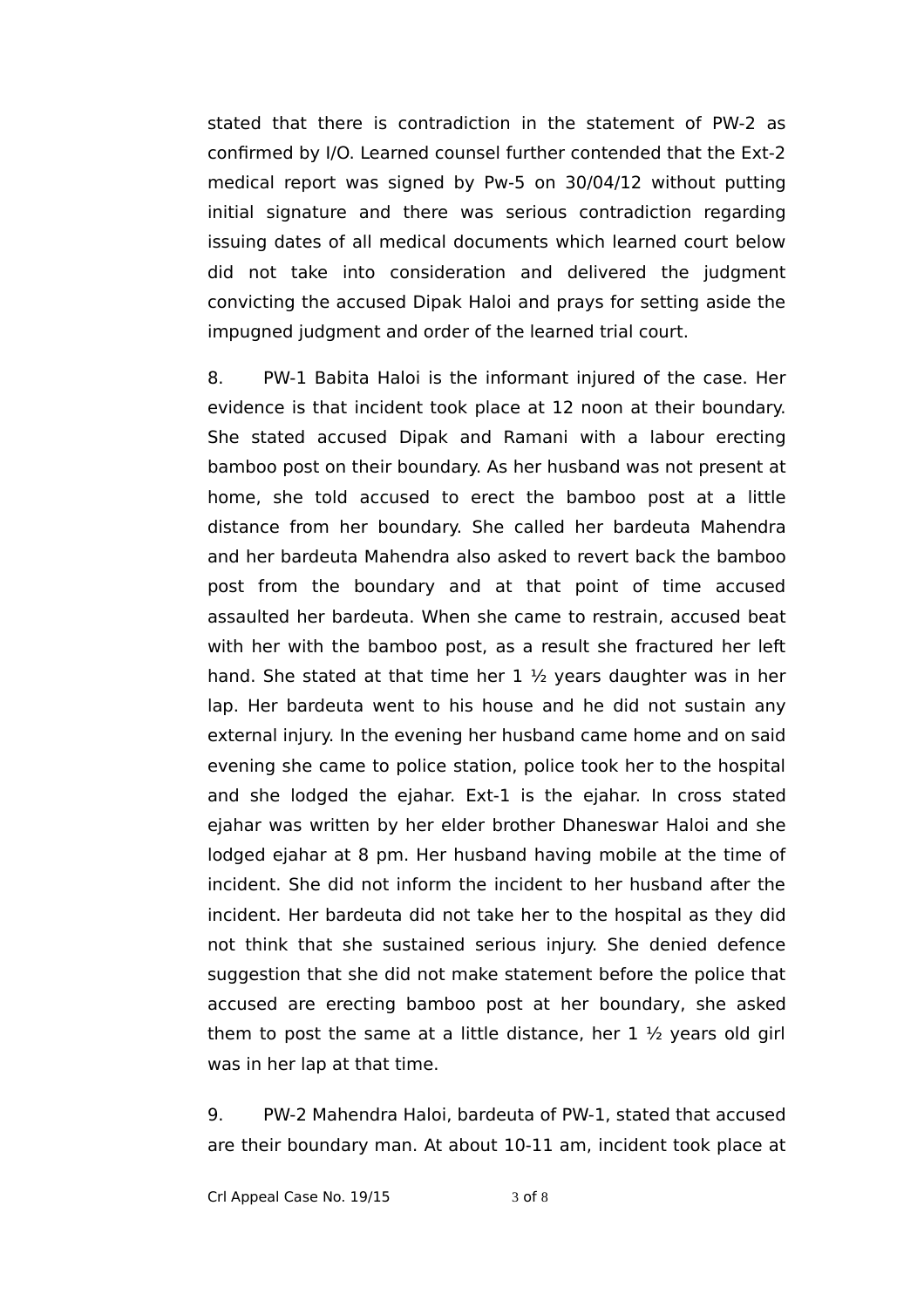the place where boundary fencing is put. On that day, informant's husband went to Nalbari and accused persons pushed east side fencing towards the land of informant. At that time, she came to call her and he came and told accused why they are about to erect the fencing in that way and asked them to erect the fencing after measuring the land, to that there is altercation took place. Accused refused to oblige. Accused Ramani came and pushed back him, he fell down face upward and when Babita came forward, Dipak gave one blow with the bamboo post on her hand and she fractured her hand. Babita was first taken to Tihu Hospital, thereafter, she was taken to Nalbari and then to Guwahati for treatment. In cross he stated prior to this incident mandal came and measured the land and determined the boundary. Thereafter, in the said determined boundary accused gave fencing which informant side did not accept. He denied that on the date of incident he went to erect fencing with a labour in the boundary of Babita. He again stated in cross that Babita stays at his house after the quarrel incident. Tihu hospital is 5 km away from their house. Police recorded his statement on the  $3<sup>rd</sup>$  day of the incident. He denied that injury on Babita was caused earlier by falling.

10. PW-3 Bhabendra Medhi in his evidence stated the incident took place in the boundary of accused and informant at about 10/11 am and he was doing boundary fencing work in the house of Babita. Altercation took place in between Ramani and Babita for giving boundary fencing. Babita questioned about erecting boundary by the accused restrain them, but they do not listen. Thereafter, Babita called her 'sarupita'. Sarupita came and Dipak pushed back him, Babita came forward and at that time Dipak gave a bamboo blow on her hand, at that time child of Babita was on her right hand and they are separated by family members of accused and Babita. In cross stated police recorded his statement in the house of Babita. He did not make statement before the police that Babita called sarupita, Dipak pushed back sarupita of Babita, Dipak beat Babita by three finger wide bamboo, Babita's baby was on her lap and hand of Babita was fractured. He further

Crl Appeal Case No. 19/15 4 of 8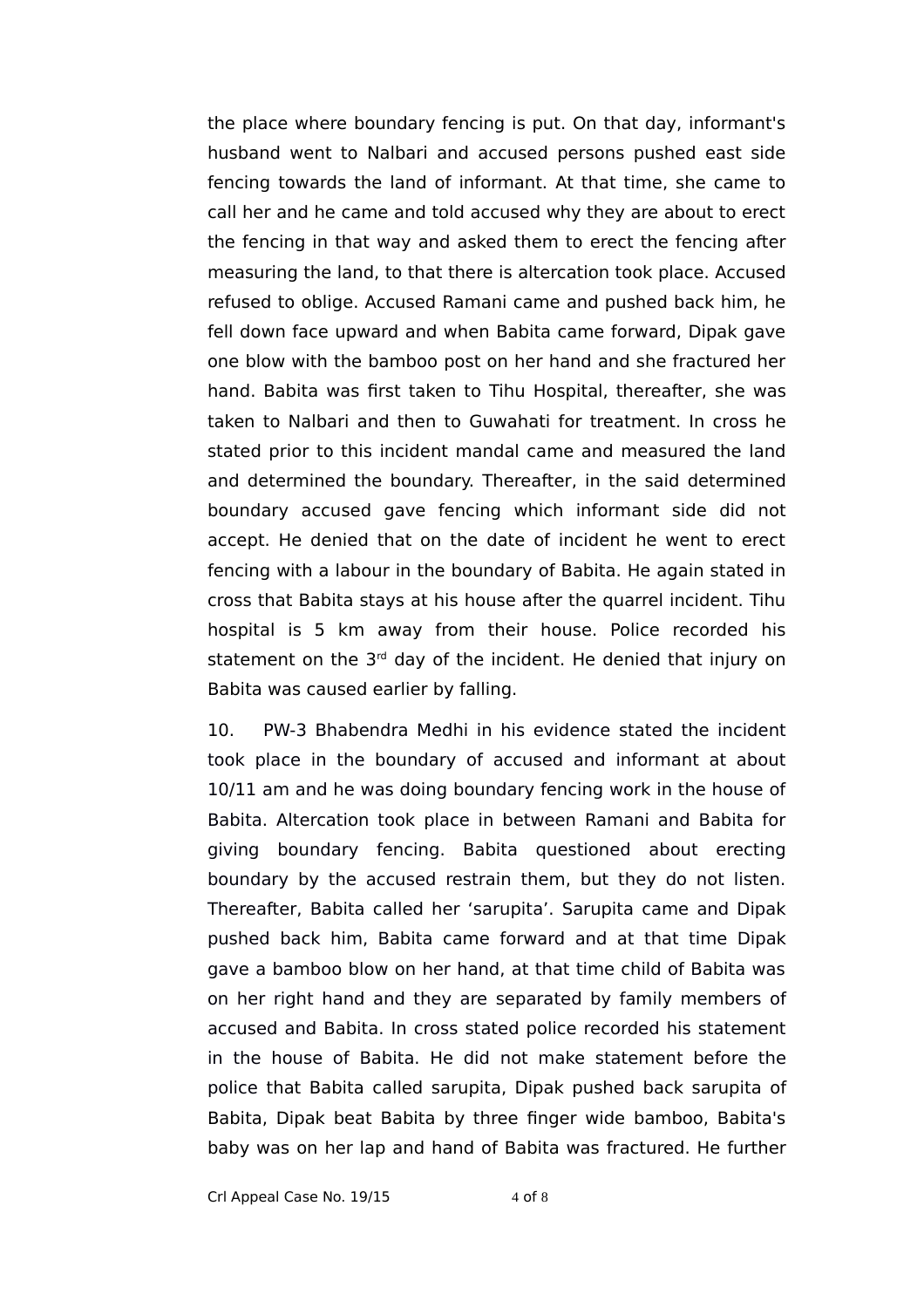stated in cross when Babita shouted he pulled hand of Babita and he did not disclose name of accused before the police.

11. Evidence of PW-4 Nagendra Nath Baishya is that both sides are known to him and subject matter of the incident is with regard to boundary fencing and he heard that there is push and pull (scuffle) and Babita Haloi fractured her hand. In cross stated that mandal measured and determined the boundary of Babita and accused. He again stated kanungo, gaon unnayan sammittee determined the boundary of the parties and he was present at that time. Accused person accepted the same and incident took place when informant side came to erect boundary fencing towards the side of accused persons on their land. He again stated in cross that few days prior to the incident Babita fractured her hand by falling on the veranda of her house. Altercation took place within the boundary of accused. There was no incident of beating, scuffle took place and only altercation took place and no incident took place as narrated by informant.

12. Evidence of PW-5, M/O Dr. Pramod Talukdar is that on 18/04/12 he was working as Sr. Medical & HO at Tihu CHC and on that day at about 1.05 PM, he examined Babita Haloi w/o Tiken Haloi and on examination found swelling in left arm, tenderness and crackling sound present on movement, suspected fracture. Avdivsed x-ray arm (left) AP and lateral view and x-ray report shows comminuted fracture distal shaft of humerus (left) and inference is injury is fresh, caused by blunt object and injury is grievous. Ext-2 is the medical report. In cross stated he received police requisition at the time of furnishing injury report. Patient not disclosed history of injury at the time of examination.

13. PW-6, Tridip Kr. Dutta I/O of the case submitted that he laid down the charge-sheet against the accused Ramen Haloi and Dipak Haloi u/s-447/325/509/34 IPC. PW-7, ASI Tarun CH Barman, I/O of the case deposed that on 18/04/12 O/C Tihu PS on receipt of ejahar from PW-1 Babita Haloi registered Tihu PS case No. 39/12 u/s-447/325/509/34 IPC and entrusted him with the investigation

Crl Appeal Case No.  $19/15$  5 of 8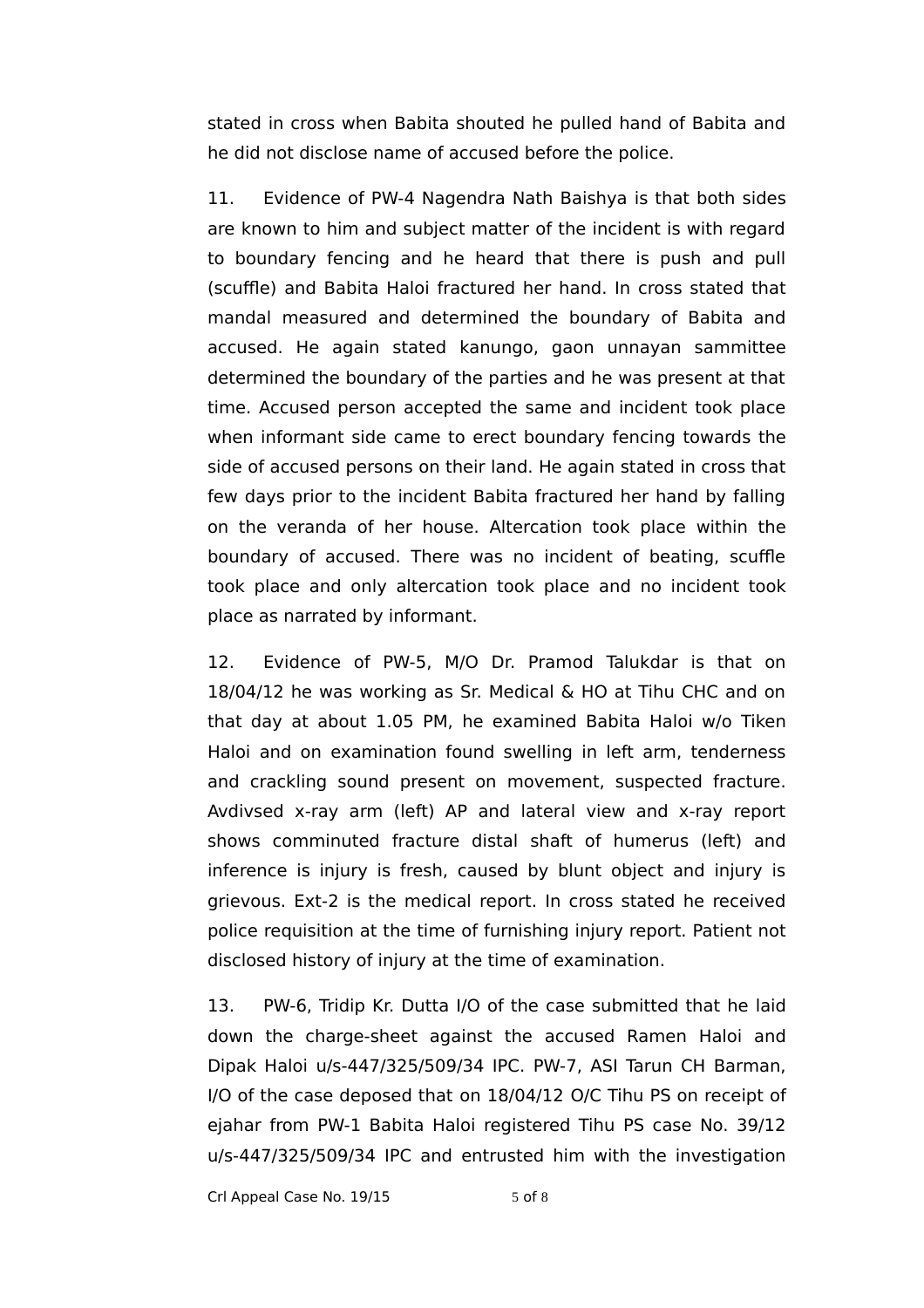and on 19/04/12 he visited the place of occurrence, drawn sketch map of the place of occurrence and recorded statement of the witnesses and vide police requisition gave treatment to injured. He further deposed that on 19/04/12, accused surrendered before him at the police station and arrested the accused and accused was allowed to go on bail. In cross stated the injury report which he received was dated 05/05/12 and the date below the signature of Dr Pramod Talukdar in Ext- 2 was may be written as 30/04/12 after erasing the earlier date. He further deposed that informant Babita Haloi did not mention about beating her by bamboo in the ejahar and while making statement before him.

14. PW-8 is another M/O, Dr Mukesh Kr Aqarwal and his statement is that on 26/04/12 he was working at Marwari Hospital & Research Centre as consultant orthopedic surgeon and on 27/04/12 he conducted operation upon Smti Babita Haloi, 22 yrs female on her left humerus fracture and on 29/04/12 she was discharged. Ext-5 is the medical report, Ext-6 is the discharge certificate and Ext-5(1) and Ext-6(1) are his signatures. In cross stated he did not mention the nature of injury in the medical certificate and when he conducted the operation, history of injury has been written in the discharge as due to fall and sustained injury to left hand and injury found on the patient may be caused 20 days prior from the date of examination and patient came for treatment.

15. I have scrutinized the record. Ext-1 is the ejahar. In the ejahar, informant Babita Haloi made allegation that accused beat her coming to her courtyard and they fractured her hand. While making her statement u/s-161 CrPC, she made statement that accused beat her in her courtyard. That is as per ejahar and her statement made in Ext-1, place of occurrence is her courtyard. At the time of adducing evidence she contended that the incident took place in the boundary where bamboo post posted in the boundary between her and accused land. The plea taken by the defence is that on the date of incident, it is informant side engaged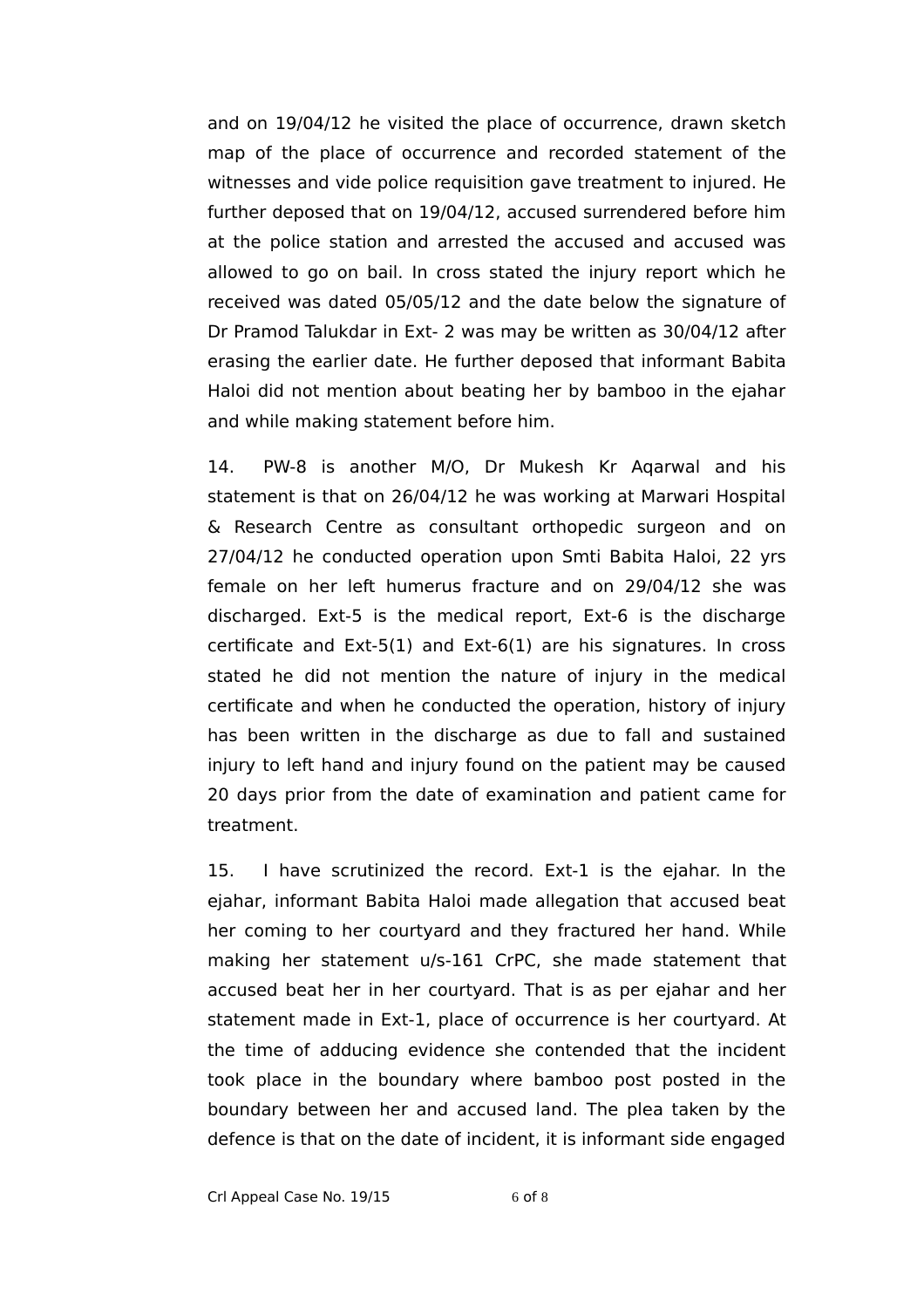one labour to construct boundary fencing defying the measurement and boundary determination made by the mandal. The statement of PW-3 corroborated the defence plea. He stated on the date of incident he was doing boundary fencing work in the house of informant. Defence plea is established from statement of PW-3. Statement of PW-4 further pointed that mandal kanungo i.e. revenue personal and gaon unnayan samittee measured, determined and earmarked the boundary which is accepted by accused but denied by the informant and informant side came to put fencing defying mandal kanungo earmarked boundary and altercation, push and pull between the parties took place.

16. Statement of PW-8 one of the M/O at the time of cross is that injury caused to the patient may be caused 20 days ago from the date of her examination. At the time of adducing his in chief he exhibited medical report as Ext-5 and discharge certificate as Ext-6. On perusal of the Ext-5, it appeared that this is not a medical report. This can be treated only as a certificate issued by PW-8 on 07/05/12 after issuing discharge certificate on 29/04/12. Ext-6 is the discharge certificate and Ext-6, contained the investigation, diagnosis, treatment, status on discharge, medicine prescribed and case summary with address of the patient, date of examination, date of admission, date of discharge. In the column of case summary it is mentioned as history of fall and sustained injury to left arm. On examination found pain, deformity and swelling. PW-4 in his cross stated prior to the incident of altercation regarding erectment of fencing on the boundary, Babita fell down while steping down from the veranda. PW-8 examined PW-1 on 26/04/12 and perform operation on 27/04/20. If 20 days is counted from the date of  $1^{st}$  examination then date of fracture is 07/04/12. But incident took place on 18/04/12. Therefore, the history of fall and sustained injury and age of the fracture injury 20 days prior to the date of examination of PW-8 caste doubt on the prosecution allegation against the accused Dipak Haloi that it is he who voluntarily caused injury to PW-1. The statement of PW-8, PW-4 makes the prosecution charge against the accused weak and is not

Crl Appeal Case No. 19/15 7 of 8